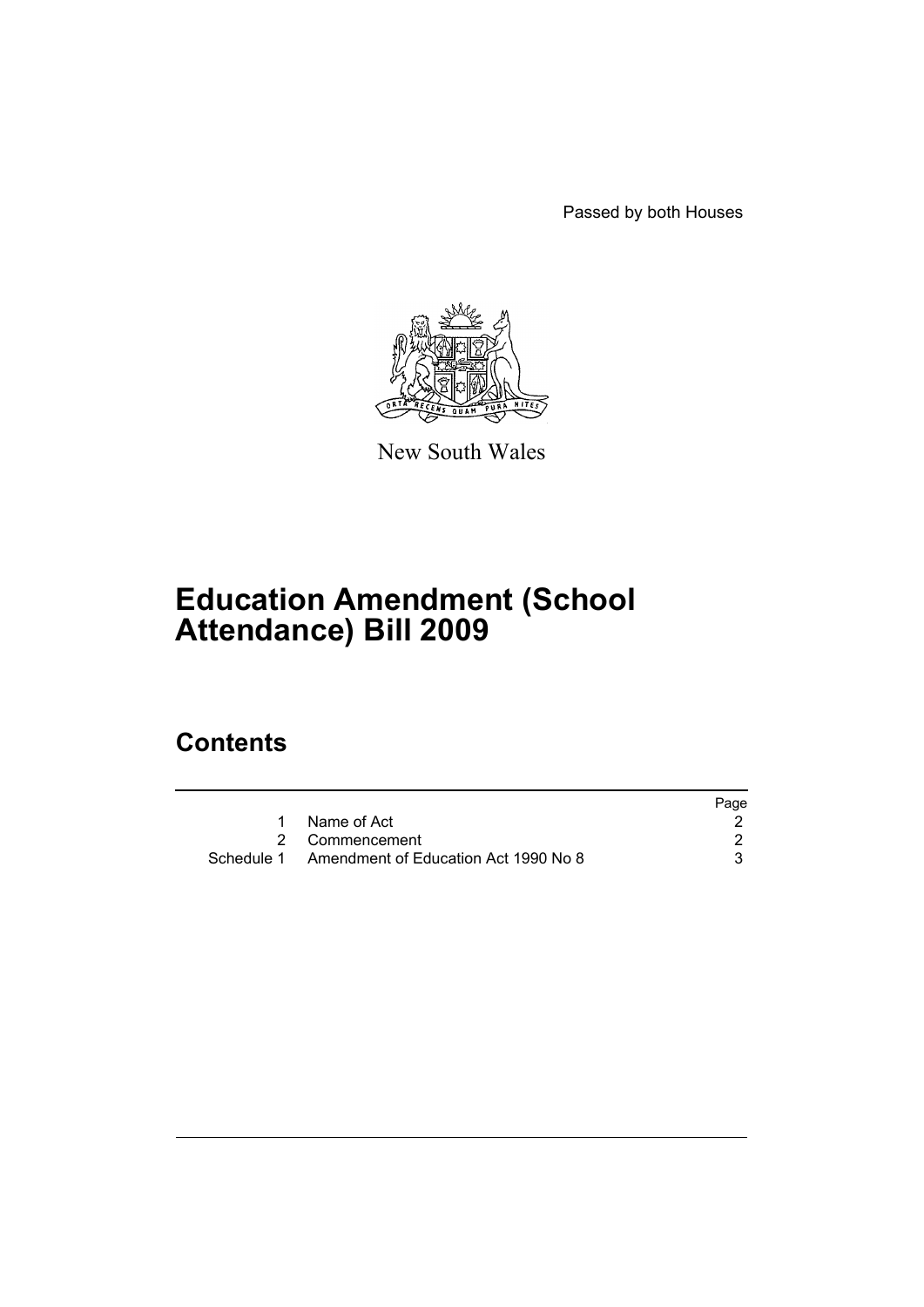*I certify that this public bill, which originated in the Legislative Assembly, has finally passed the Legislative Council and the Legislative Assembly of New South Wales.*

> *Clerk of the Legislative Assembly. Legislative Assembly, Sydney, , 2009*



New South Wales

# **Education Amendment (School Attendance) Bill 2009**

Act No , 2009

An Act to amend the *Education Act 1990* with respect to the enrolment and attendance at school of children who are of compulsory school-age; and for other purposes.

*I have examined this bill and find it to correspond in all respects with the bill as finally passed by both Houses.*

*Assistant Speaker of the Legislative Assembly.*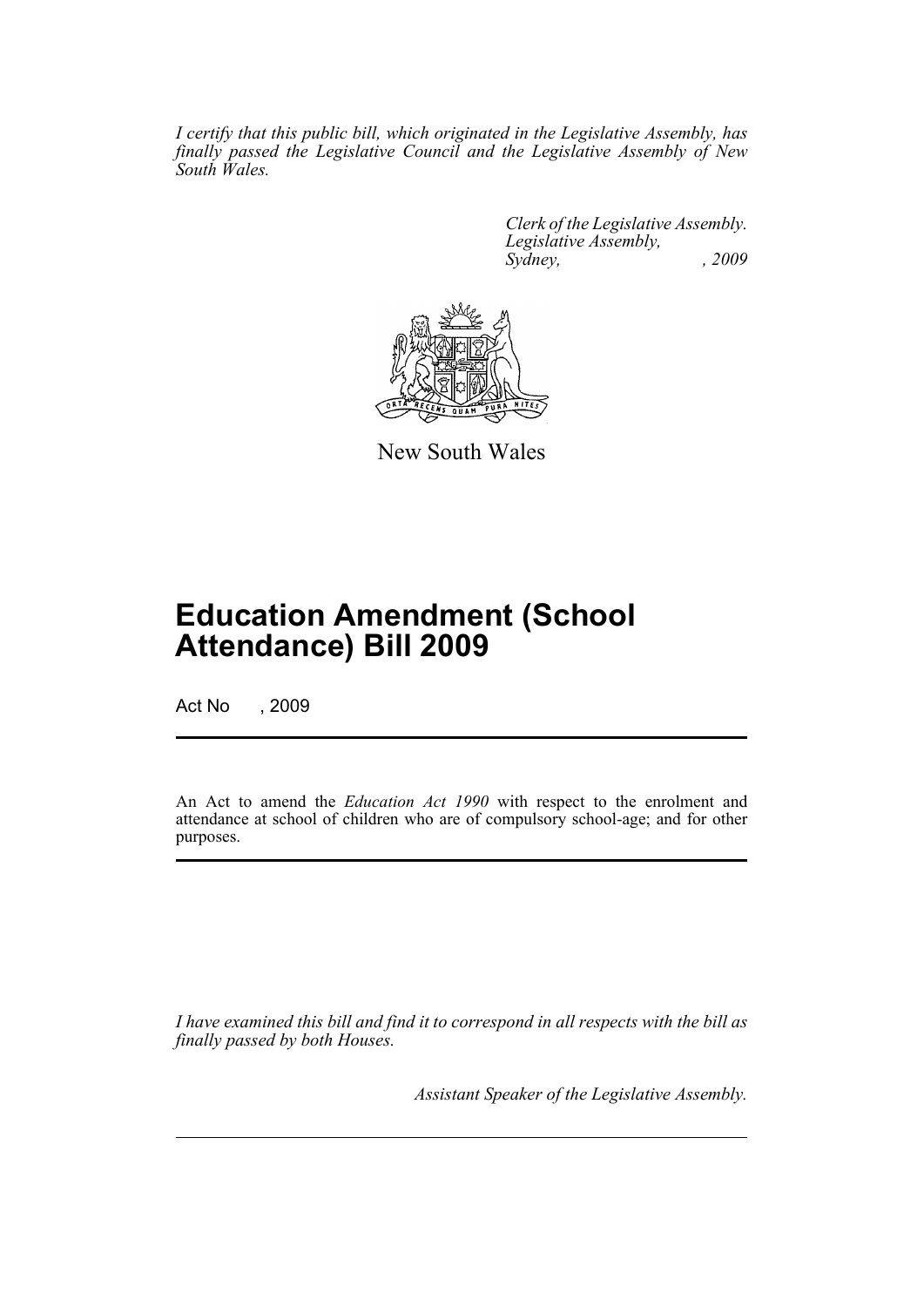# <span id="page-2-0"></span>**The Legislature of New South Wales enacts:**

#### **1 Name of Act**

This Act is the *Education Amendment (School Attendance) Act 2009*.

# <span id="page-2-1"></span>**2 Commencement**

This Act commences on a day or days to be appointed by proclamation (being not earlier than 1 January 2010).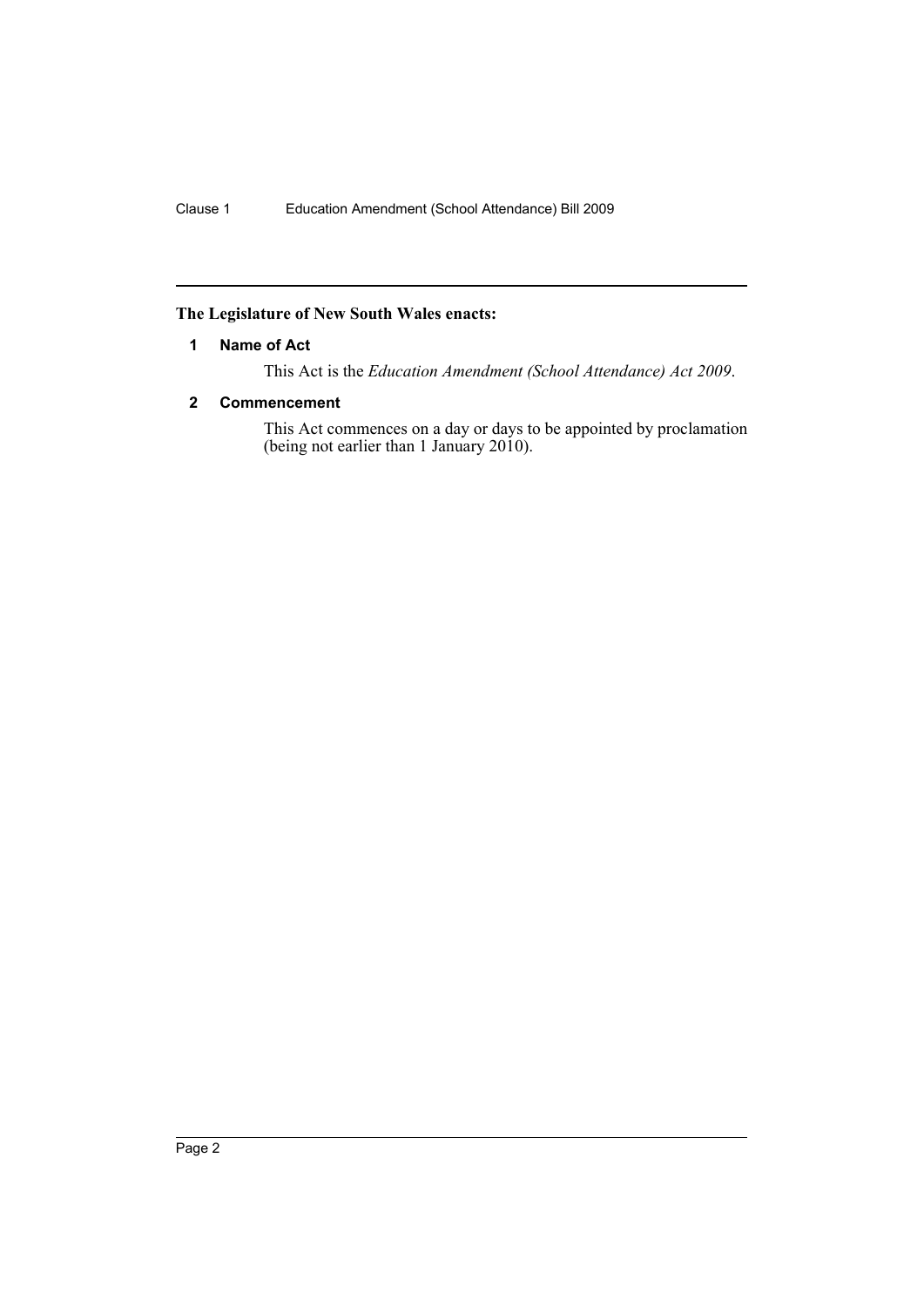Amendment of Education Act 1990 No 8 Schedule 1

# <span id="page-3-0"></span>**Schedule 1 Amendment of Education Act 1990 No 8**

#### **[1] Section 3 Definitions**

Insert in alphabetical order in section 3 (1):

*attend a school*—a child attends a school if, and only if, the child attends the school at all times while the school is open for the child's instruction or participation in school activities.

*authorised person*, in relation to a provision of this Act, means a person who is authorised in writing by the Minister (or the Minister's delegate under section 119) for the purposes of that provision.

*Board inspector*—see section 104 and Schedule 1A.

*compulsory schooling*—see section 22 (3).

*compulsory schooling order*—see section 22D.

*home schooling* means schooling in the child's home, other than distance education provided by a government or registered non-government school in which the child is enrolled.

*relevant institution* means a government department or other public authority (whether Commonwealth, State or Territory), and also includes a government school or registered non-government school, any registered vocational training organisation and any non-government organisation that is in receipt of government funding.

#### **[2] Section 6 Objects for administration of this Act or of education**

Insert after section 6 (1) (m):

- (m1) provision of opportunities for Aboriginal families, kinship groups, representative organisations and communities to participate in significant decisions under this Act relating to the education of their children,
- **[3] Section 20 Assistance to government school children with special needs**

Omit "correspondence schools" from section 20 (2).

Insert instead "distance education".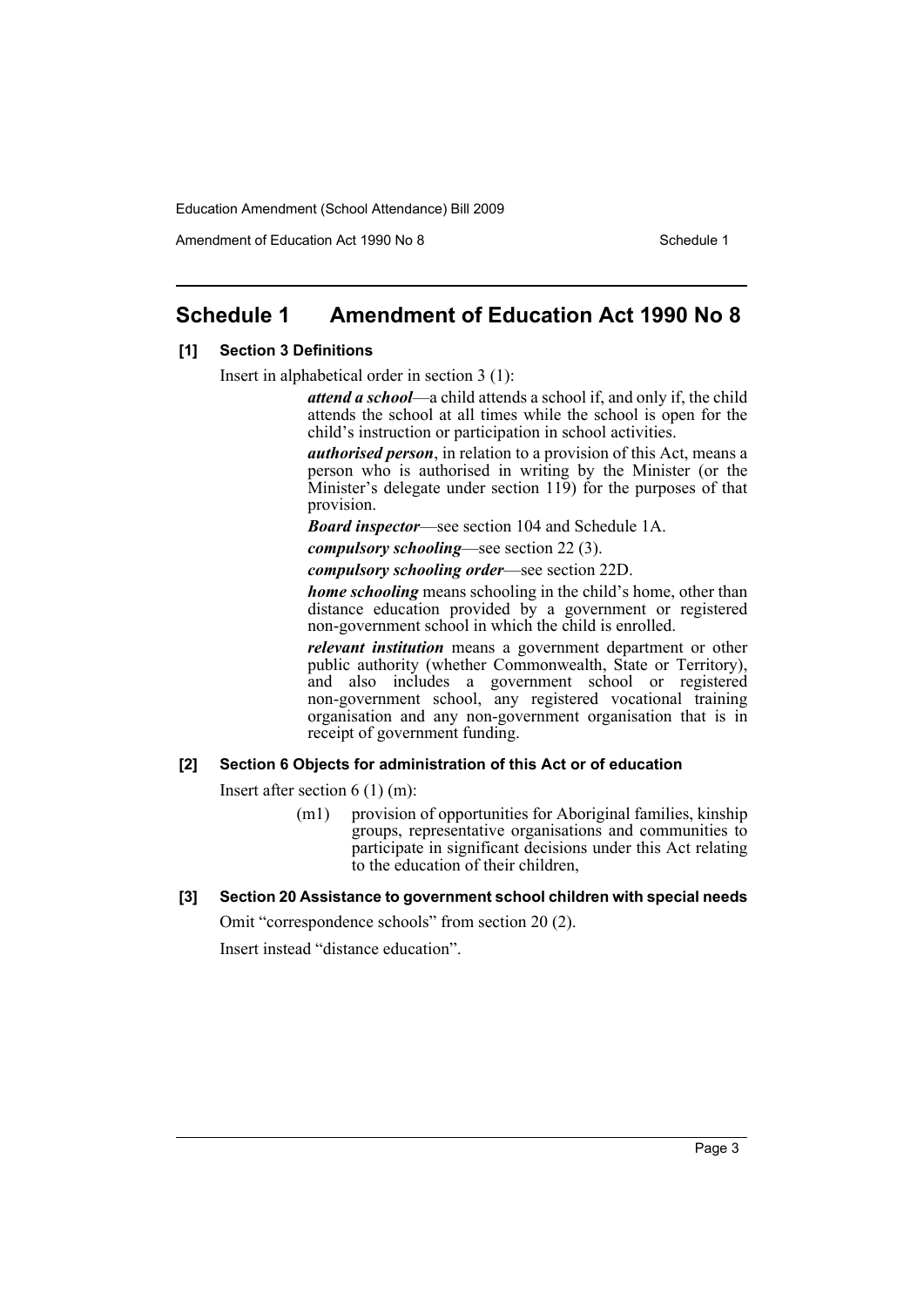Schedule 1 Amendment of Education Act 1990 No 8

#### **[4] Section 22**

Omit the section. Insert instead:

#### **22 Compulsory schooling—duty of parents**

- (1) It is the duty of the parent of a child of compulsory school-age to cause the child:
	- (a) to be enrolled at, and to attend, a government school or a registered non-government school, or
	- (b) to be registered for home schooling under Part 7 and to receive instruction in accordance with the conditions to which the registration is subject.
- (2) That duty is satisfied if the child receives instruction of a kind referred to in section 23 (2).
- (3) Schooling required by this section is referred to in this Act as *compulsory schooling*.

#### **[5] Sections 22A–22D**

Insert after section 22:

#### **22A Obtaining information about children of compulsory school-age**

- (1) Any relevant institution or other person may provide information to the Department of Education and Training solely for the purpose of assisting the Director-General to ascertain:
	- (a) the age, identity or whereabouts of a child who is not receiving compulsory schooling or who is not participating in education, training or paid work as an alternative to receiving compulsory schooling, and
	- (b) the reasons why the child is not receiving that schooling or not so participating.
- (2) Information may be provided under this section:
	- (a) at the request of the Director-General or without any such request, and
	- (b) anonymously.
- (3) The Director-General may include in a request for information such information about a child, or a child's family, as may assist the relevant institution or other person concerned to provide the information requested.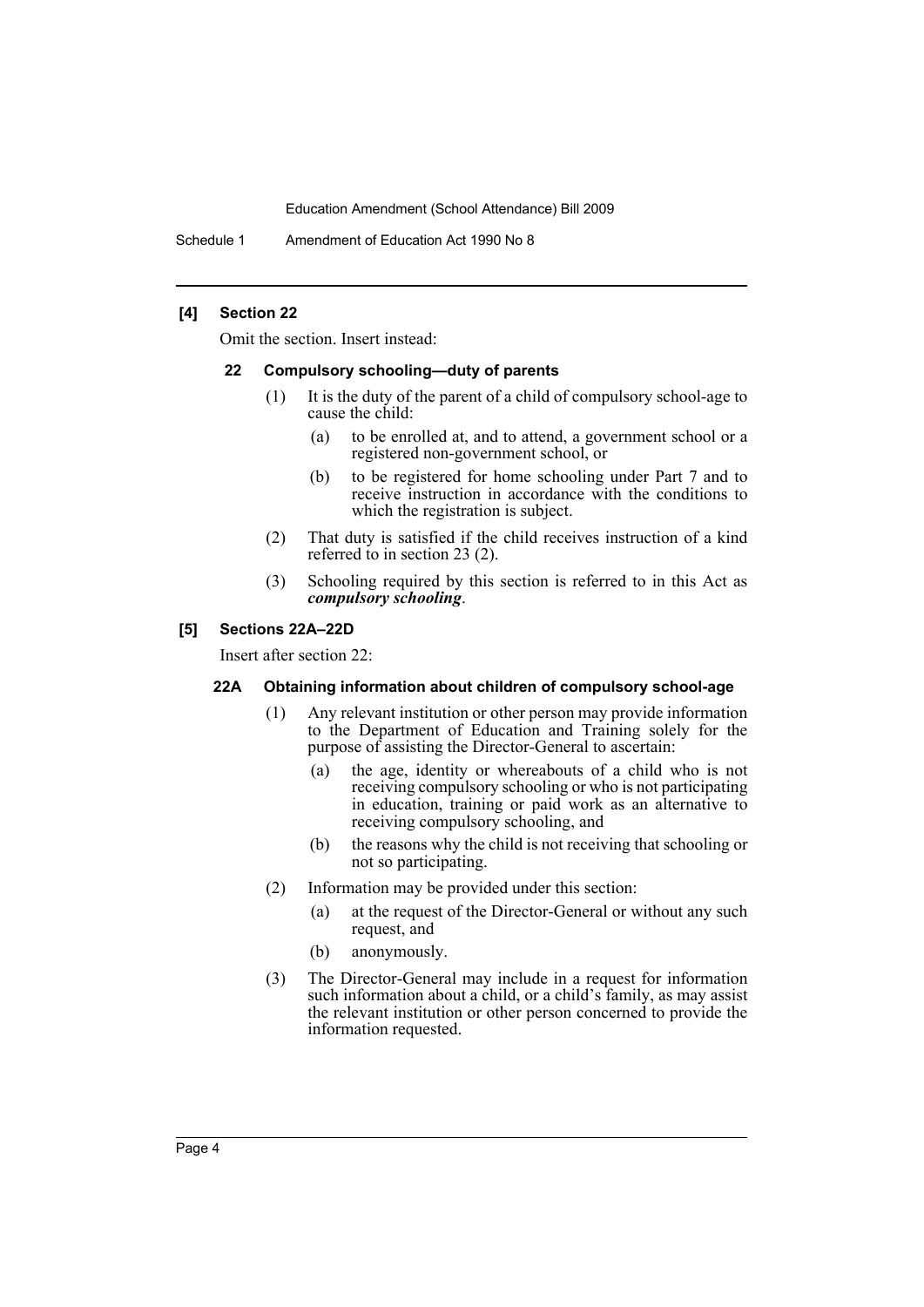Amendment of Education Act 1990 No 8 Schedule 1

- (4) A relevant institution has a duty to provide information in its possession or control that the Director-General requests under this section.
- (5) The authority or duty to provide information under this section:
	- (a) applies despite the *Privacy and Personal Information Protection Act 1998* or the *Health Records and Information Privacy Act 2002*, but
	- (b) is subject to any other Act or law and to client legal privilege.
- (6) The provision of information under this section in good faith:
	- (a) does not give rise to any liability to civil, criminal or disciplinary action, and
	- (b) is not a breach of professional etiquette or ethics or a departure from accepted standards of professional conduct.
- (7) The identity of any person who has provided information under this section is not to be disclosed.

# **22B Compulsory schooling undertakings by parents**

- (1) The Director-General may make schooling arrangements with one or more parents of a child that includes a written undertaking by the parent or parents with respect to compulsory schooling for the child (a *compulsory schooling undertaking*).
- (2) The arrangements may be made before, during or after a conference under section 22C concerning the child.
- (3) A compulsory schooling undertaking may, with the agreement of the Director-General, be varied or revoked at any time.
- (4) A compulsory schooling undertaking is admissible in evidence in any proceedings under this Part.

#### **22C Conference of relevant parties to deal with unsatisfactory school attendance**

- (1) If a child is not receiving compulsory schooling, a conference of the relevant parties may be directed:
	- (a) by the Children's Court during proceedings for a compulsory schooling order, or
	- (b) by the Director-General at any time before or after any such proceedings.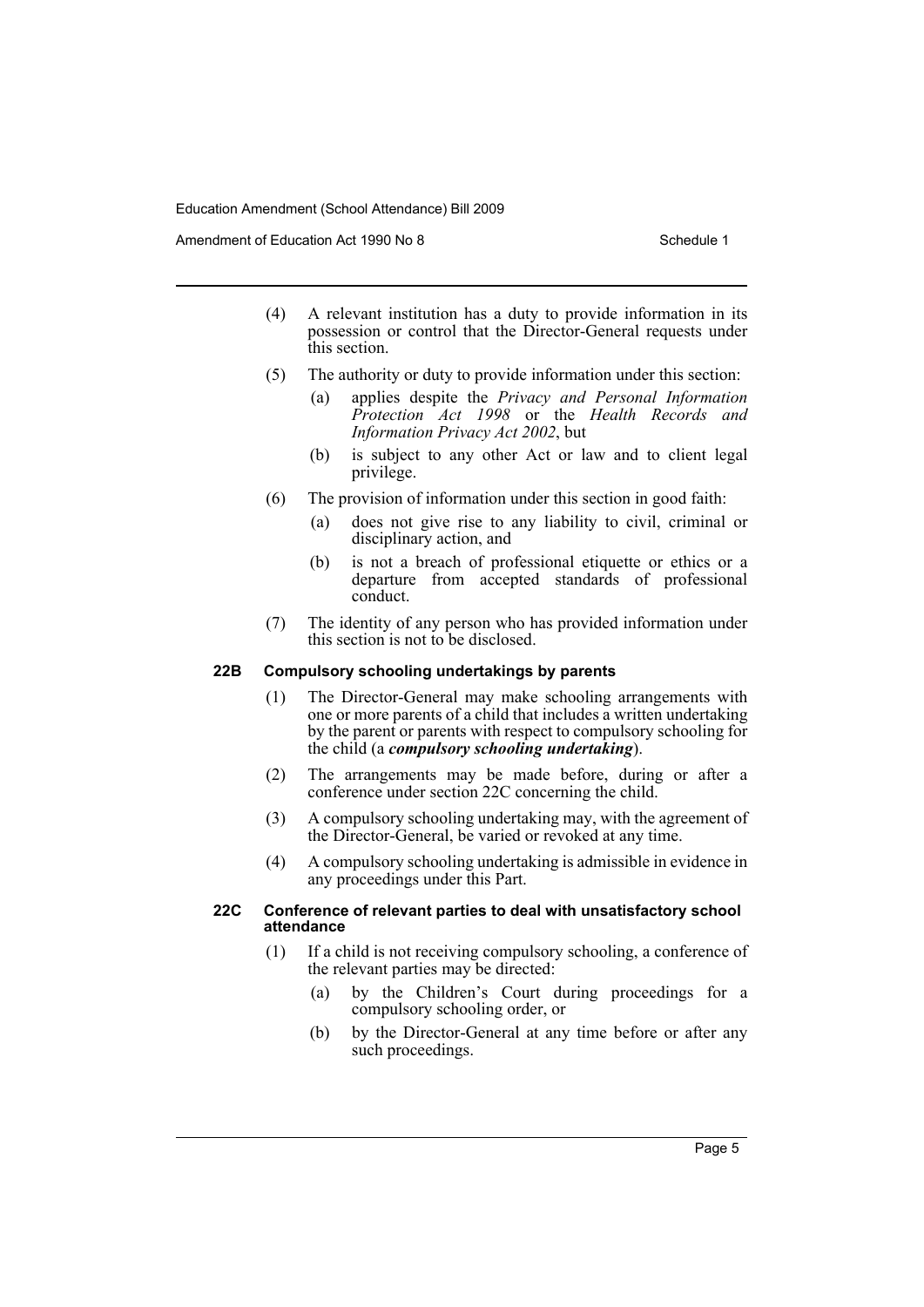- (2) The principal purpose of a conference is to ensure that the child is provided with compulsory schooling.
- (3) A conference is to be conducted by an authorised person appointed by the Children's Court or the Director-General (as the case requires).
- (4) The following persons are entitled to participate in a conference:
	- (a) in the case of a conference directed by the Children's Court—the parties to the proceedings and any legal practitioner representing them,
	- (b) such persons (including the parents of the child and representatives of relevant institutions wishing to participate) as the person conducting the conference considers appropriate,
	- (c) any other legal practitioner advising a participant in the conference (subject to such conditions or limitations as may be imposed by the person conducting the conference).
- (5) A conference may:
	- (a) seek to identify and resolve issues in dispute in relation to compulsory schooling for the child, and
	- (b) seek to identify any services whose provision to the child, or to his or her family, would facilitate compulsory schooling for the child, and
	- (c) formulate undertakings, and orders for consideration by the Children's Court, with respect to compulsory schooling for the child.

The Children's Court may include in a compulsory schooling order any undertaking or obligation formulated by a conference under paragraph (c).

- (6) Participants in a conference may disclose to each other such information concerning the child, and his or her family, as may reasonably assist in achieving the purpose of the conference.
- (7) The authority to disclose information under this section:
	- (a) applies despite the *Privacy and Personal Information Protection Act 1998* or the *Health Records and Information Privacy Act 2002*, but
	- (b) is subject to any other Act or law and to client legal privilege.
- (8) None of the following are admissible in evidence in any proceedings before any court or other body (other than care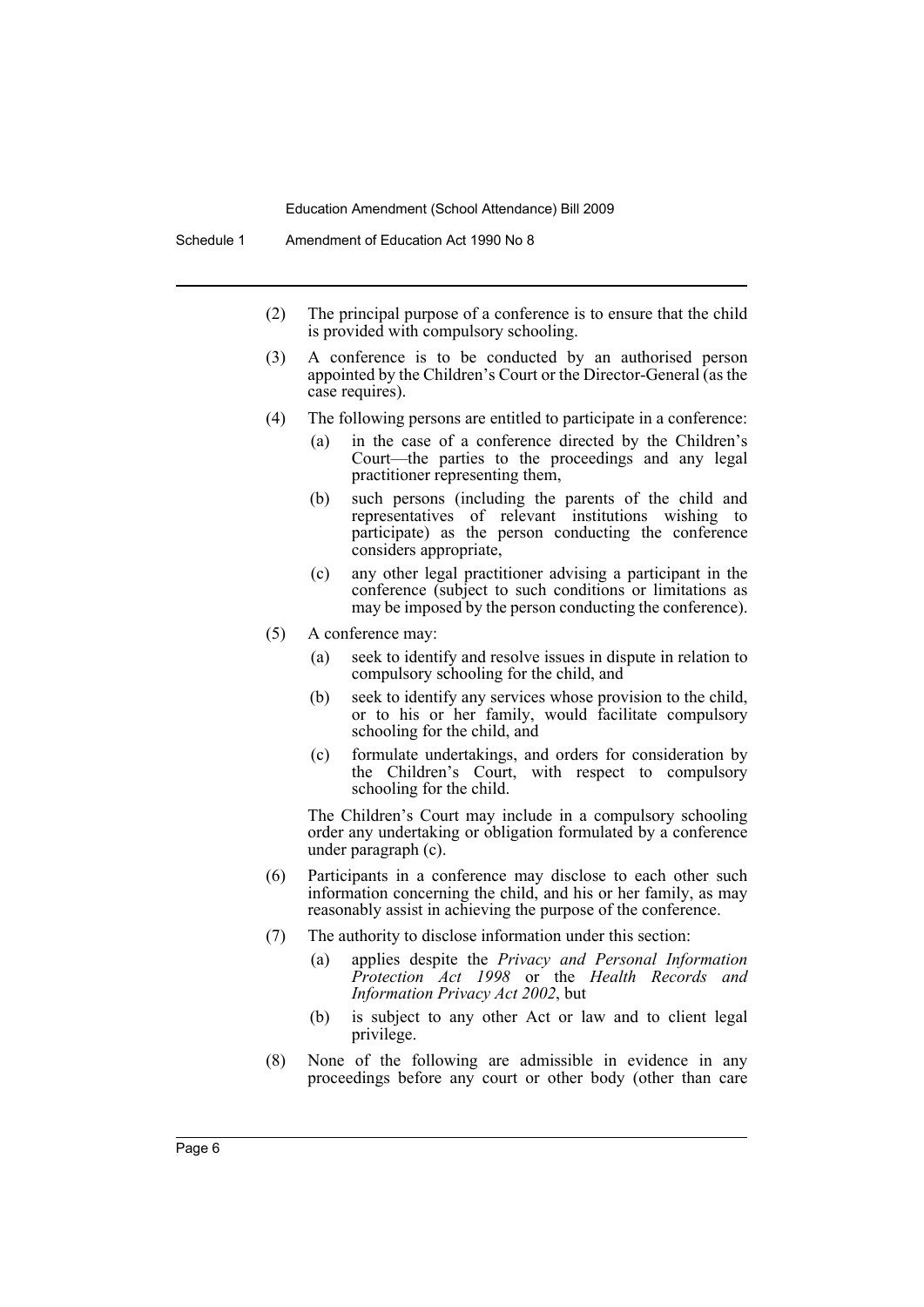Amendment of Education Act 1990 No 8 Schedule 1

proceedings under Chapter 5 of the *Children and Young Persons (Care and Protection) Act 1998*):

- (a) any evidence of anything said or of any admission made in a conference,
- (b) any document (or copy of a document) prepared in relation to the proceedings of the conference, other than a document containing the terms of an undertaking arising out of the conference.

This subsection does not apply to any such evidence or document if the persons in attendance at, or identified during, the conference and, in the case of a document, all persons specified in the document, consent to its admission in evidence.

#### **22D Compulsory schooling orders**

- (1) The Children's Court may, on the application of the Director-General, make an order under this section in relation to a child of compulsory school-age who is not receiving compulsory schooling (a *compulsory schooling order*).
- (2) A compulsory schooling order may require a parent of the child to cause the child to receive compulsory schooling in accordance with the order.
- (3) A compulsory schooling order may require the child to engage in compulsory schooling in accordance with the order if:
	- (a) the child is of or above the age of 12 years, and
	- (b) the Children's Court is satisfied that the child is living independently of his or her parents or that (because of the child's disobedience) the parents are not able to cause the child to receive compulsory schooling.
- (4) If the child completes Year 10 of secondary education as referred to in section 21B, a compulsory schooling order may determine the participation of the child required by section 21B (3) in education or training or in paid work in order that the child may cease compulsory schooling. That determination does not limit other participation that satisfies the requirements of section  $\hat{2}$ 1B  $(\hat{3})$ .
- (5) The following applies to proceedings of the Children's Court under this section:
	- (a) subject to this section and the regulations, Chapter 6 of the *Children and Young Persons (Care and Protection) Act 1998* applies to and in respect of proceedings relating to an application under this section,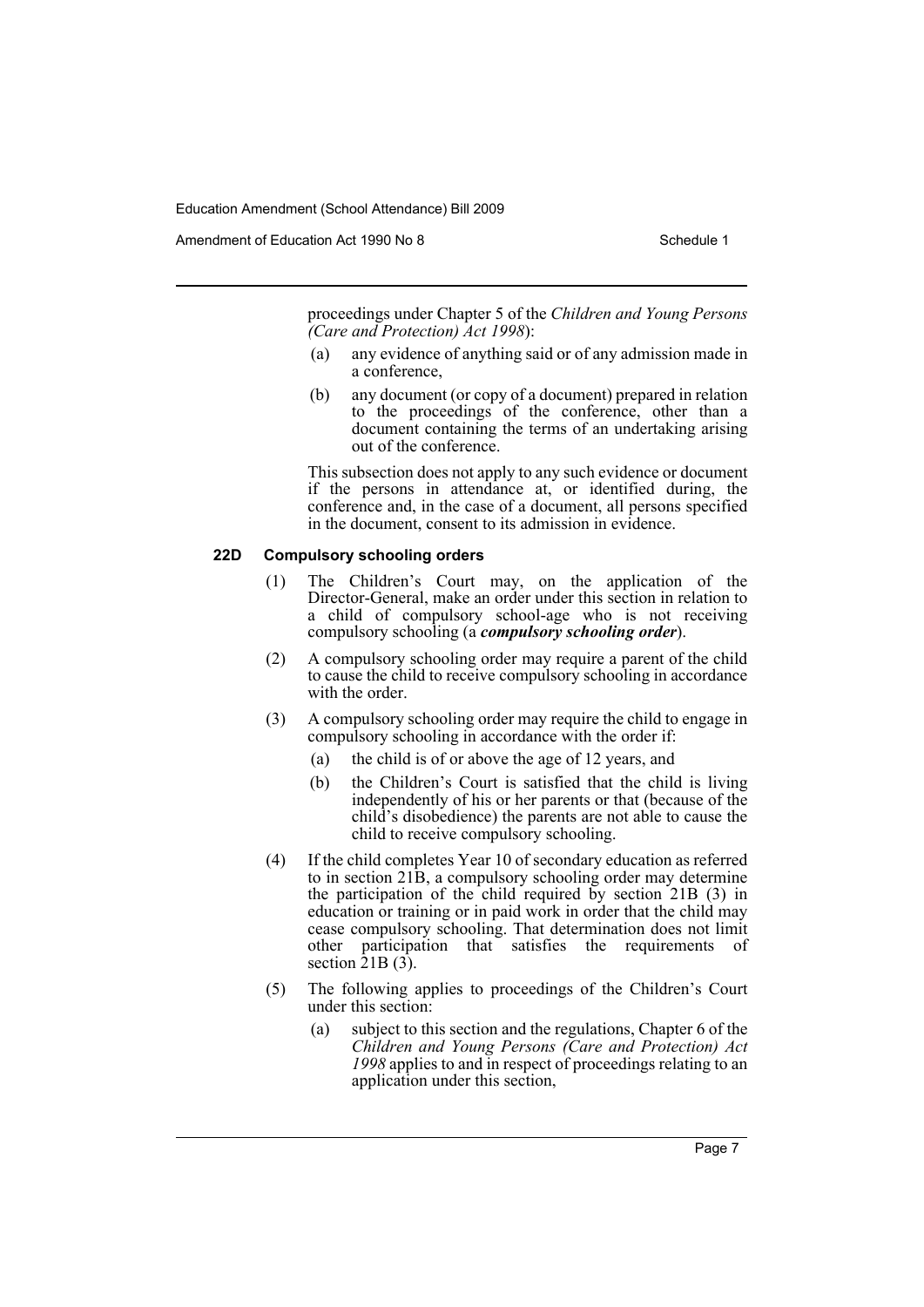- (b) the proceedings may relate to any number of children of the same parent,
- (c) the Children's Court may make an interim compulsory schooling order pending the final determination of the proceedings.
- (6) The Children's Court may vary or revoke a compulsory schooling order on the application of the Director-General or of a person subject to the order.
- (7) The Children's Court, when making a compulsory schooling order or when dismissing an application for or revoking such an order:
	- (a) may accept written undertakings from a parent, and from any other participant in a conference under section 22C, with respect to compulsory schooling for the child, and
	- (b) may recommend that a relevant institution provide services to the child, or to the child's family, in order to assist the child to receive compulsory schooling.
- (8) A compulsory schooling order (unless sooner revoked by the Children's Court) ceases to have effect:
	- (a) at the end of the period specified in the order during which it is to have effect, or
	- (b) when the child ceases to be of compulsory school-age,

whichever first occurs.

- (9) The following applies if a parent or child fails to comply with an obligation under a compulsory schooling order:
	- (a) in the case of a parent—the maximum penalty for a relevant offence under section 23 (Offence if parent fails to send child to school) is increased to 100 penalty units,
	- (b) in the case of a child of or above the age of 15 years—the child is guilty of an offence and liable to a penalty not exceeding 1 penalty unit (but without the court proceeding to a conviction), unless the child had a reasonable excuse for not complying with the order,
	- (c) the Director-General may enrol the child in a government school (in accordance with section 34) if the compulsory schooling order authorises the Director-General to do so.
- (10) The Director-General may cause copies of a compulsory schooling order, and any undertaking or recommendation referred to in subsection  $(7)$ , to be given to such persons as the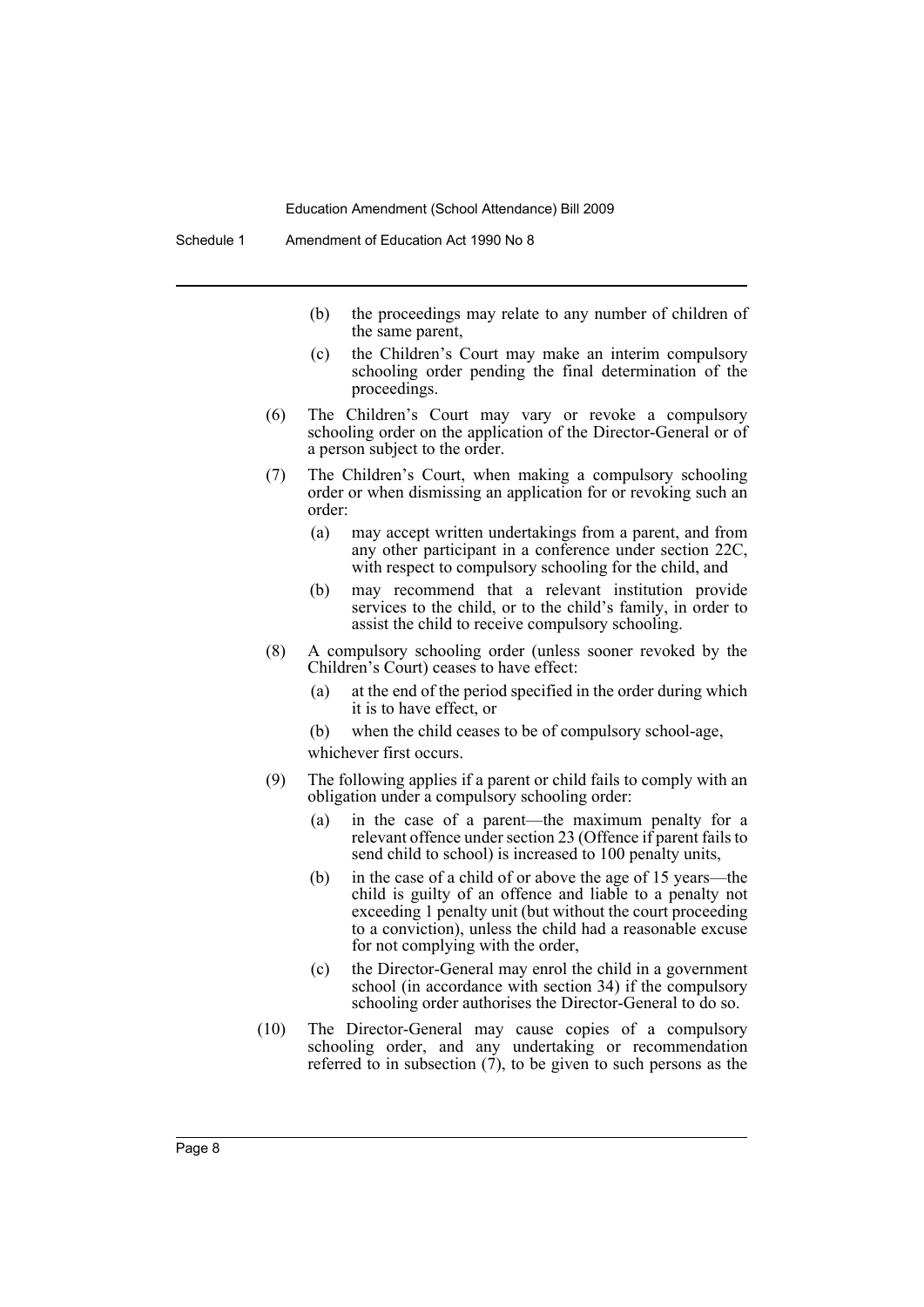Amendment of Education Act 1990 No 8 Schedule 1

Director-General considers to have an interest in the welfare of the child.

(11) Section 91 of the *Children and Young Persons (Care and Protection) Act 1998* applies to and in respect of an order under this section in the same way as it applies to and in respect of an order under Part 2 of Chapter 5 of that Act.

> **Note.** Section 91 of the *Children and Young Persons (Care and Protection) Act 1998* provides a right of appeal from an order of the Children's Court.

- (12) Rules of court may be made under the *Children's Court Act 1987* with respect to the jurisdiction of the Children's Court under this section.
- (13) A compulsory schooling order does not have effect to the extent that it is inconsistent with a direction or an order made in relation to the child:
	- (a) by the Director-General under section 26H, or
	- (b) by the Supreme Court in the exercise of its jurisdiction with respect to the custody and guardianship of children.

#### **[6] Section 23**

Omit the section. Insert instead:

#### **23 Offence if parent fails to send child to school**

- (1) A parent of a child of compulsory school-age is guilty of an offence if the parent fails to cause the child:
	- (a) to be enrolled at, and to attend, a government school or a registered non-government school, or
	- (b) to be registered for home schooling under Part 7. Maximum penalty:
	- (a) in the case of a first offence—25 penalty units, or
	- (b) in the case of a second or subsequent offence—50 penalty units, or
	- (c) in the case of a parent subject to a compulsory schooling order—100 penalty units.
- (2) It is a defence to a prosecution under this section if at the relevant time:
	- (a) the child was enrolled at, and attended, a school in another State, Territory or country in accordance with the law of that State, Territory or country, or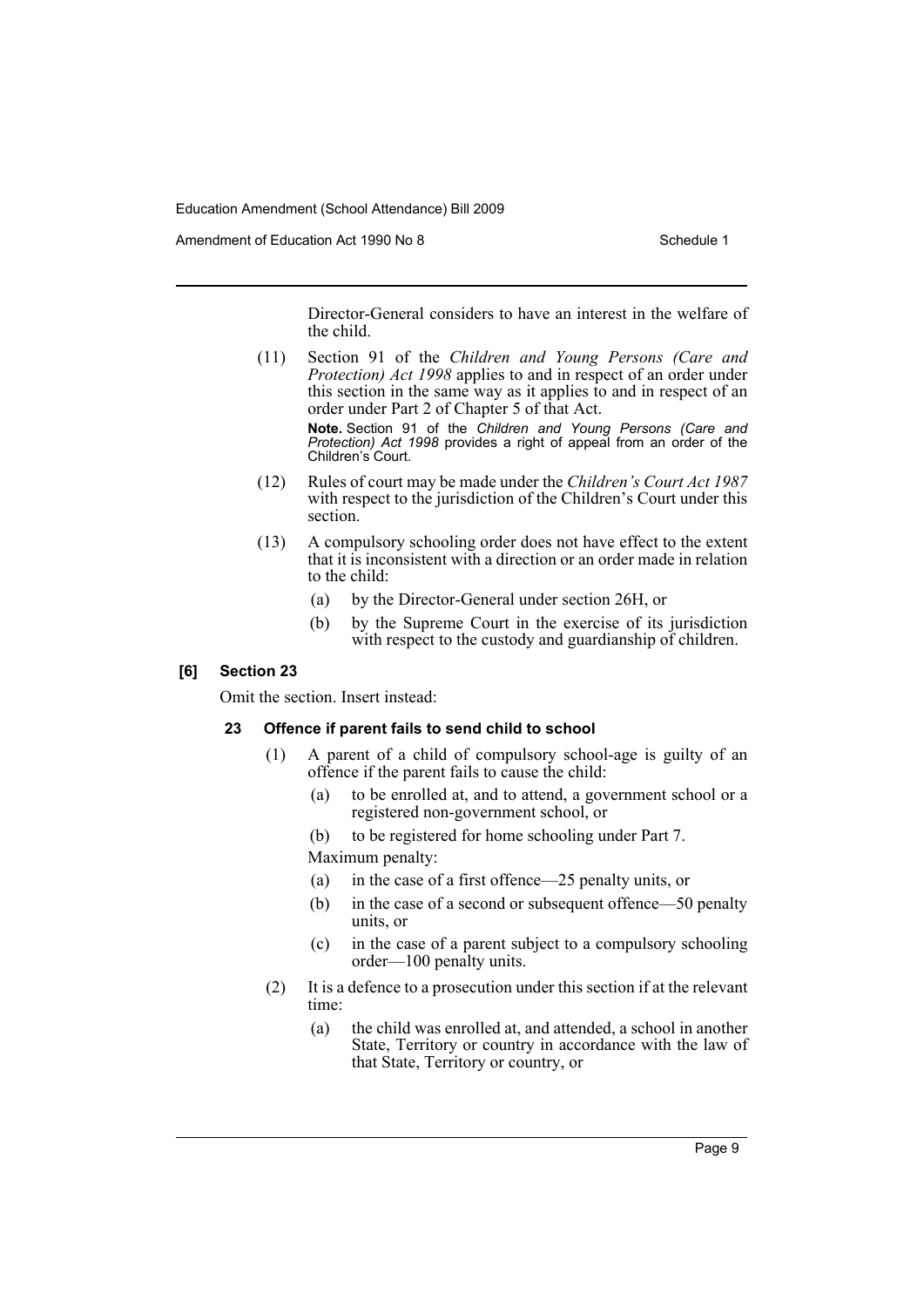Schedule 1 Amendment of Education Act 1990 No 8

- (b) the child was enrolled at a government or registered non-government school and participating in distance education provided by the school (unless the Director-General or school had previously directed that the child cease distance education because of the failure of the child to perform the required school work), or
- (c) the child was participating in an alternative education program approved by the Minister for children unable, for social, cultural or other reasons, to participate effectively in formal school education (unless the Director-General had previously directed that the child resume formal school education because the child was not achieving the education outcomes required of participants in the program), or
- (d) the child was participating in a program established by the Minister under section 35 (Discipline in government schools), or
- (e) a certificate of exemption was in force under section 25 in respect of the child and any conditions to which the certificate is subject were being complied with, or
- (f) the child was attending a school that the parent reasonably believed to be a government school or registered non-government school.
- (3) It is also a defence to a prosecution under this section if at the relevant time:
	- (a) the child was prevented from attending school:
		- (i) because of some medical condition, or
		- (ii) because of some accident or unforeseen event,

and within 7 days after that condition became apparent, or that accident or event occurred, notice of that fact (together with any medical certificate required by subsection (7)) was given to the school, or

- (b) the child had not been absent from school (excluding any absence referred to in paragraph (a)) for more than 3 days during the 3 months during which the school had been open immediately preceding the absence complained of, or
- (c) the child was prevented from attending school because of a direction under section 42D of the *Public Health Act 1991*, or
- (d) a certificate was in force under section 26 exempting the child from attending classes at a government school and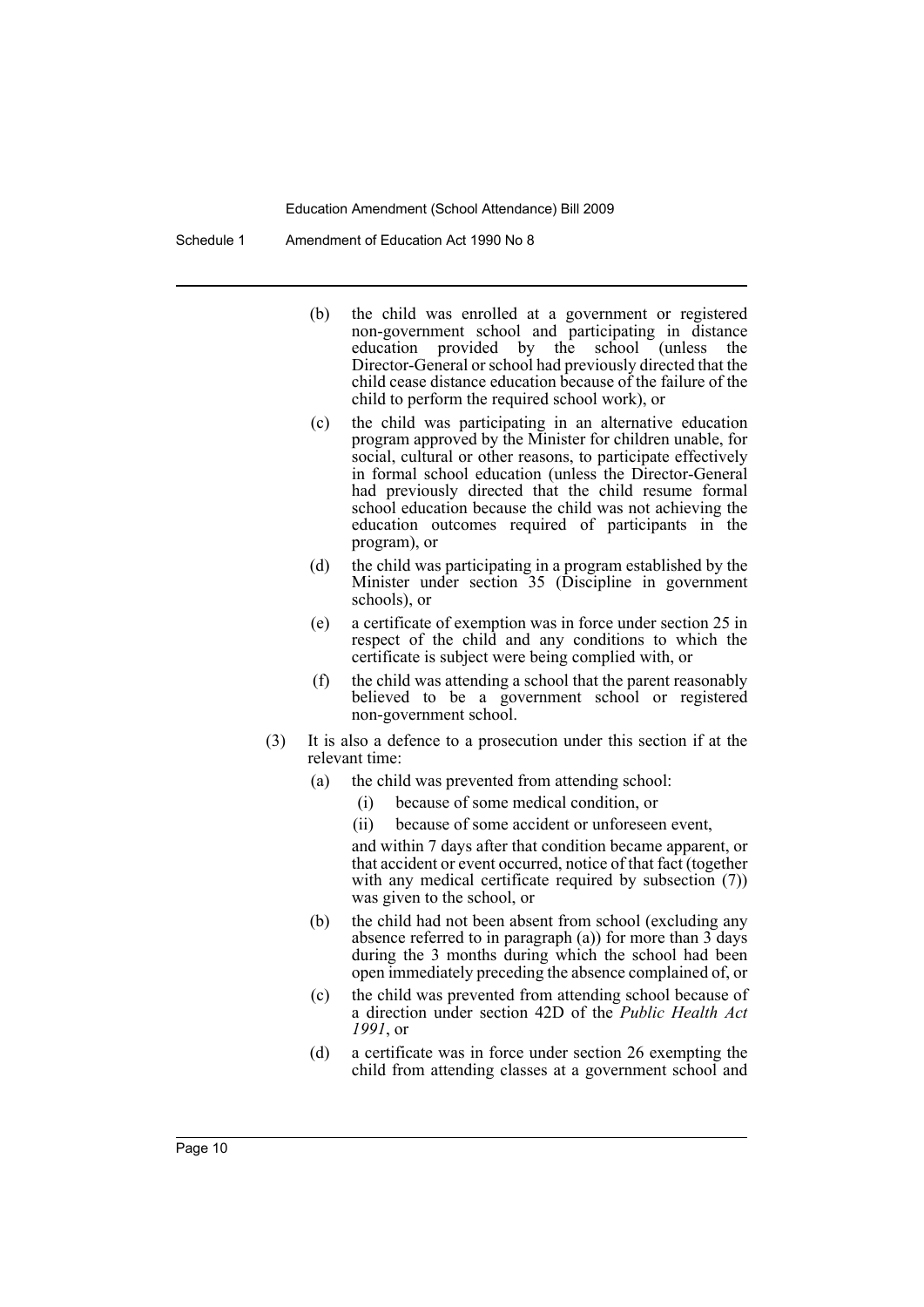Amendment of Education Act 1990 No 8 Schedule 1

the absence complained of was authorised by the certificate, or

- (e) the child was suspended from a government school, or
- (f) the child could not gain admission to any available government or registered non-government school in the State because of the child's expulsion from a school or otherwise, or
- (g) the child's absence from school was:
	- (i) because of the child's disobedience, or
	- (ii) a consequence of the failure of a person (other than a parent of the child) to honour an undertaking accepted under this Part,

and was not the parent's fault, or

- (h) the child was living independently of his or her parents.
- (4) Proceedings for an offence against this section may be commenced only by, or with the written consent of, the Director-General.
- (5) Instead of imposing a fine on a person, the court may make a community service order under section 8 (1) of the *Crimes (Sentencing Procedure) Act 1999*, and may do so as if a reference in that subsection to a sentence of imprisonment were a reference to a fine.
- (6) If, in any proceedings for an offence against this section, it is alleged that the child's absence from school is due to a medical condition, the court may (on the application of the Director-General) order that the child submit to a medical examination by a medical practitioner nominated by the Director-General. In that case:
	- (a) the costs of the medical examination are to be borne by the Director-General, and
	- (b) the medical practitioner is not subject to any liability arising only because the medical examination was carried out without the consent of the parent or child.
- (7) Notice of a medical condition that prevents a child from attending school is required to be accompanied by a certificate from a medical practitioner that states that the child should not attend school because of the condition briefly described in the certificate if the principal of the school has notified a parent of the child that because of the number or duration of past absences a notice must in future be accompanied by such a certificate.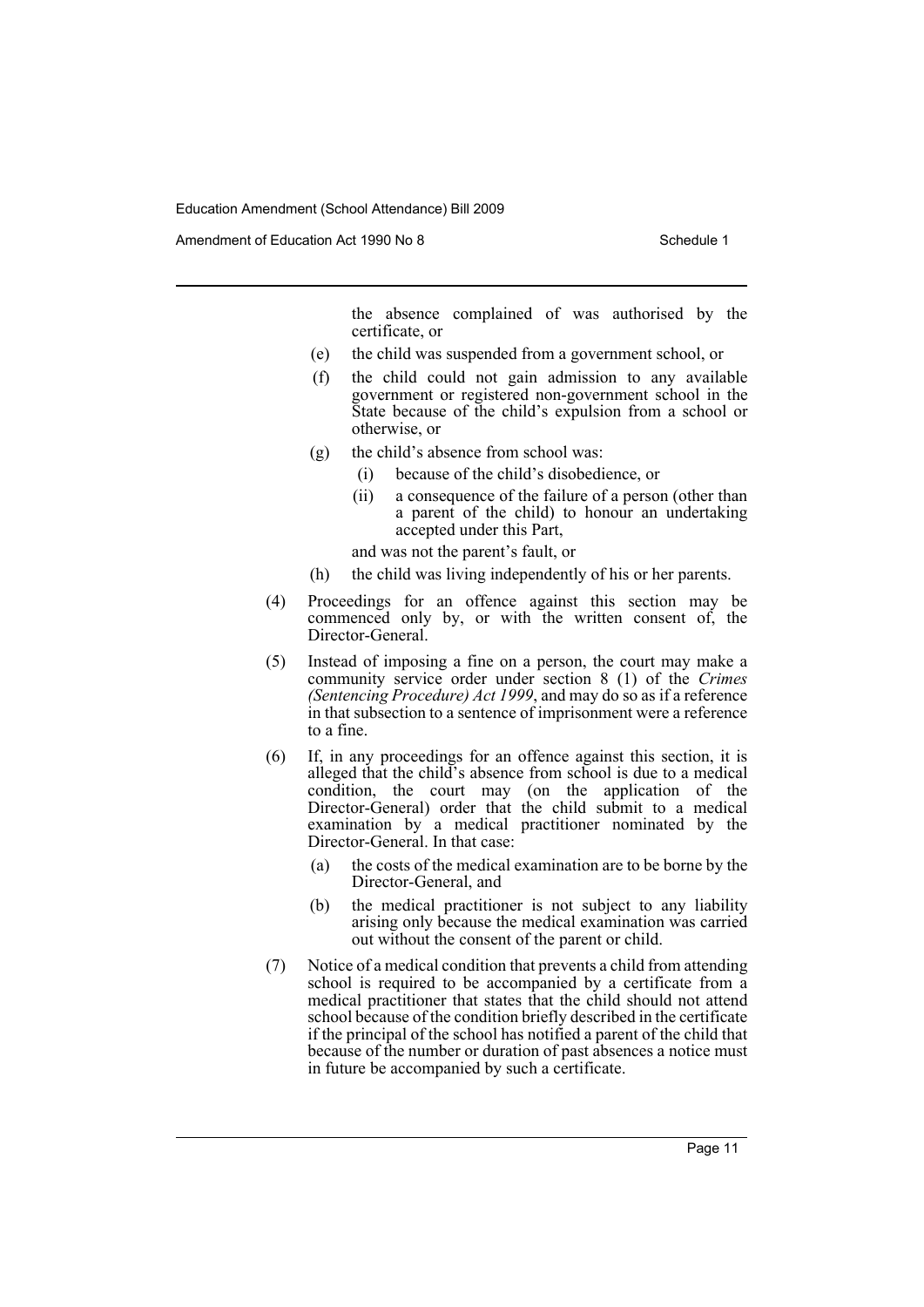Schedule 1 Amendment of Education Act 1990 No 8

#### **[7] Section 24 Register of enrolments and attendances**

Insert after section 24 (1):

(1A) The register is to contain any notification given (or particulars of any notification given) about the absence of a child from school under section  $23(3)(a)$ .

# **[8] Section 24 (2)**

Omit "by a Board inspector or other person authorised by the Minister".

Insert instead "by a Board inspector or by any authorised person".

# **[9] Section 24 (3)**

Omit "concerning the enrolment and attendance of children at the school during a specified period.".

Insert instead:

concerning the following:

- (a) the enrolment and attendance of children at the school during a specified period,
- (b) any unsatisfactory school attendance by children of compulsory school-age enrolled at the school.

# **[10] Section 29 Kinds of government schools**

Insert after section 29 (2):

(3) The Director-General may (subject to section 34) determine the eligibility criteria for the different kinds of schools established by the Minister.

# **[11] Section 70**

Omit the section. Insert instead:

# **70 Definition of "authorised person"**

In this Division, *authorised person* includes any Board inspector.

# **[12] Section 76 Consideration by Board of notice of conscientious objection**

Omit "authorised person (within the meaning of Division 6)" from section 76 (1) (b).

Insert instead "authorised person under Division 6".